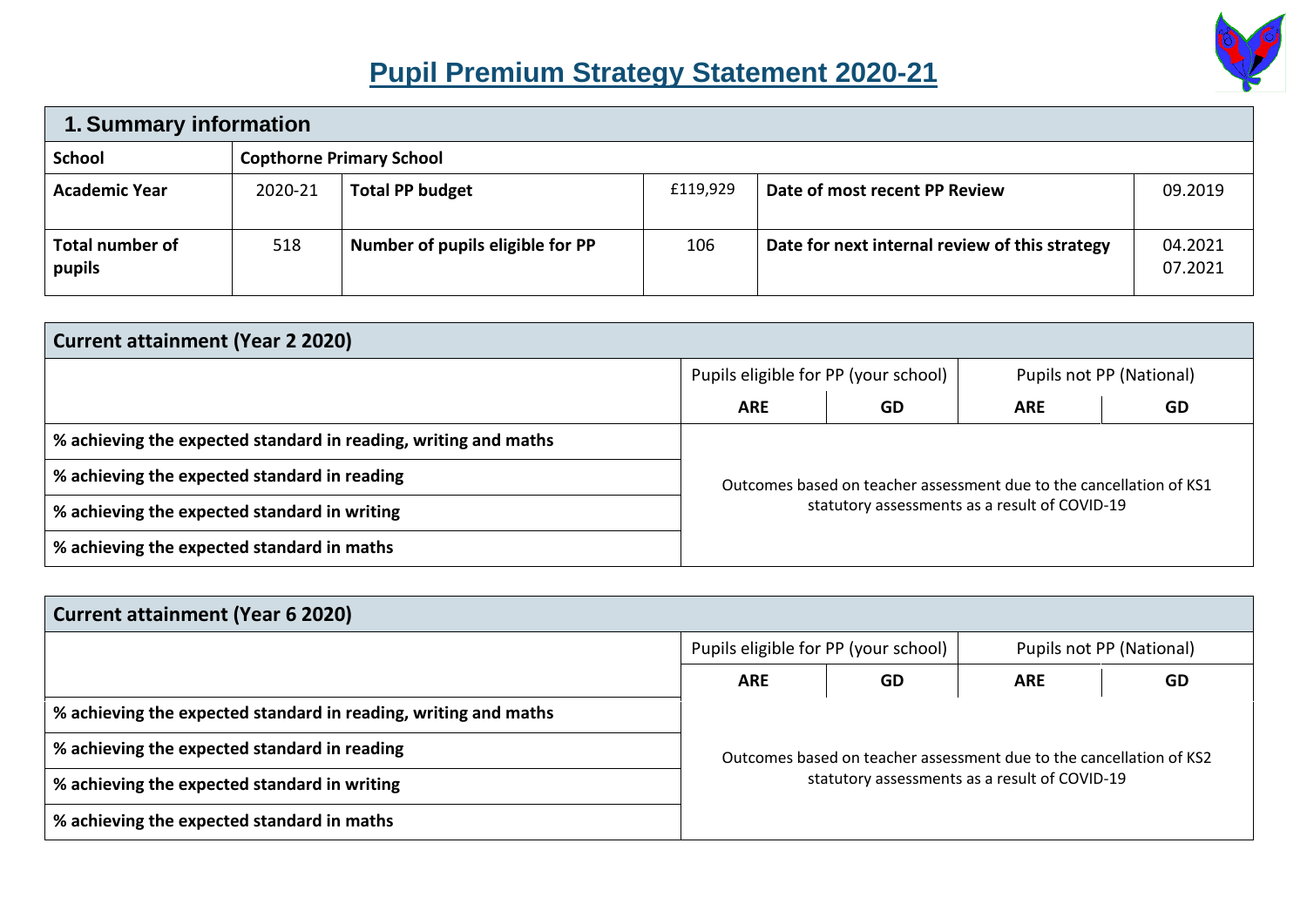|    | Barriers to future attainment (for pupils eligible for PP, including high ability)                                                                        |  |  |  |  |
|----|-----------------------------------------------------------------------------------------------------------------------------------------------------------|--|--|--|--|
|    | <b>In-school barriers</b>                                                                                                                                 |  |  |  |  |
| А. | Poor language skills, including limited range of vocabulary, linked with limited life experiences and availability of quality texts in the home (Reading) |  |  |  |  |
| В. | Many children entitled to PP enter Reception with skills, below what is typical, particularly in Communication and Language                               |  |  |  |  |
| C. | Poor comprehension and inference skills in reading. (More able PP pupils demonstrate poor inferential skills compared to peers).                          |  |  |  |  |
| D. | Low standards of development as regards verbal reasoning – particularly in maths.                                                                         |  |  |  |  |
| E. | Range of behavioural and emotional needs.                                                                                                                 |  |  |  |  |
|    | External barriers (issues which also require action outside school, such as low attendance rates)                                                         |  |  |  |  |
|    | Financial restrictions and limited access to wider enrichment activities                                                                                  |  |  |  |  |
| G  | Attendance and engagement of PPG pupils' with school and learning following prolonged 'closures' as a result of COVID-19                                  |  |  |  |  |

|   | <b>Outcomes</b>                                                                                                                                                                                                                                                                                                                |                                                                                                                                                                                                                                                                                                                                                                                                                                                                                     |  |  |  |
|---|--------------------------------------------------------------------------------------------------------------------------------------------------------------------------------------------------------------------------------------------------------------------------------------------------------------------------------|-------------------------------------------------------------------------------------------------------------------------------------------------------------------------------------------------------------------------------------------------------------------------------------------------------------------------------------------------------------------------------------------------------------------------------------------------------------------------------------|--|--|--|
|   | Desired outcomes and how they will be measured                                                                                                                                                                                                                                                                                 | <b>Success Criteria</b>                                                                                                                                                                                                                                                                                                                                                                                                                                                             |  |  |  |
| A | PP pupils are exposed to new vocabulary in the range of books they read and<br>stories they hear. Pupils' breadth and use of vocabulary increases. Pupils<br>fluency improves.                                                                                                                                                 | PP pupils are exposed to new vocabulary in the range of books they read and<br>stories they hear.<br>Pupils' breadth and use of vocabulary increases<br>Pupils fluency improves<br>PP pupils' language/communication deficits are identified early<br>Remedial actions put into place to effectively address the needs of the pupils<br>PP pupils demonstrate improved levels of oracy and increased confidence in<br>communication<br>PP pupils develop increased cultural capital |  |  |  |
| B | Early Years to provide a language rich environment to optimise PP pupils<br>speaking and listening opportunities.<br>A language group intervention is established for PP children<br>Language will be modelled to PP children through meaningful communication<br>in everyday conversation and a range of practical activities | GLD for pupils entitled to PP will be in line with or better than those not entitled.<br>The number of children achieving the expected standard in Reading and Writing<br>by the end of Reception will increase.                                                                                                                                                                                                                                                                    |  |  |  |
|   | PP pupils reading skills improve (as evidenced by STAR standardised reading<br>assessments)                                                                                                                                                                                                                                    | The in-school gap in Reading outcomes between PP and non-PP pupils<br>completely diminishes                                                                                                                                                                                                                                                                                                                                                                                         |  |  |  |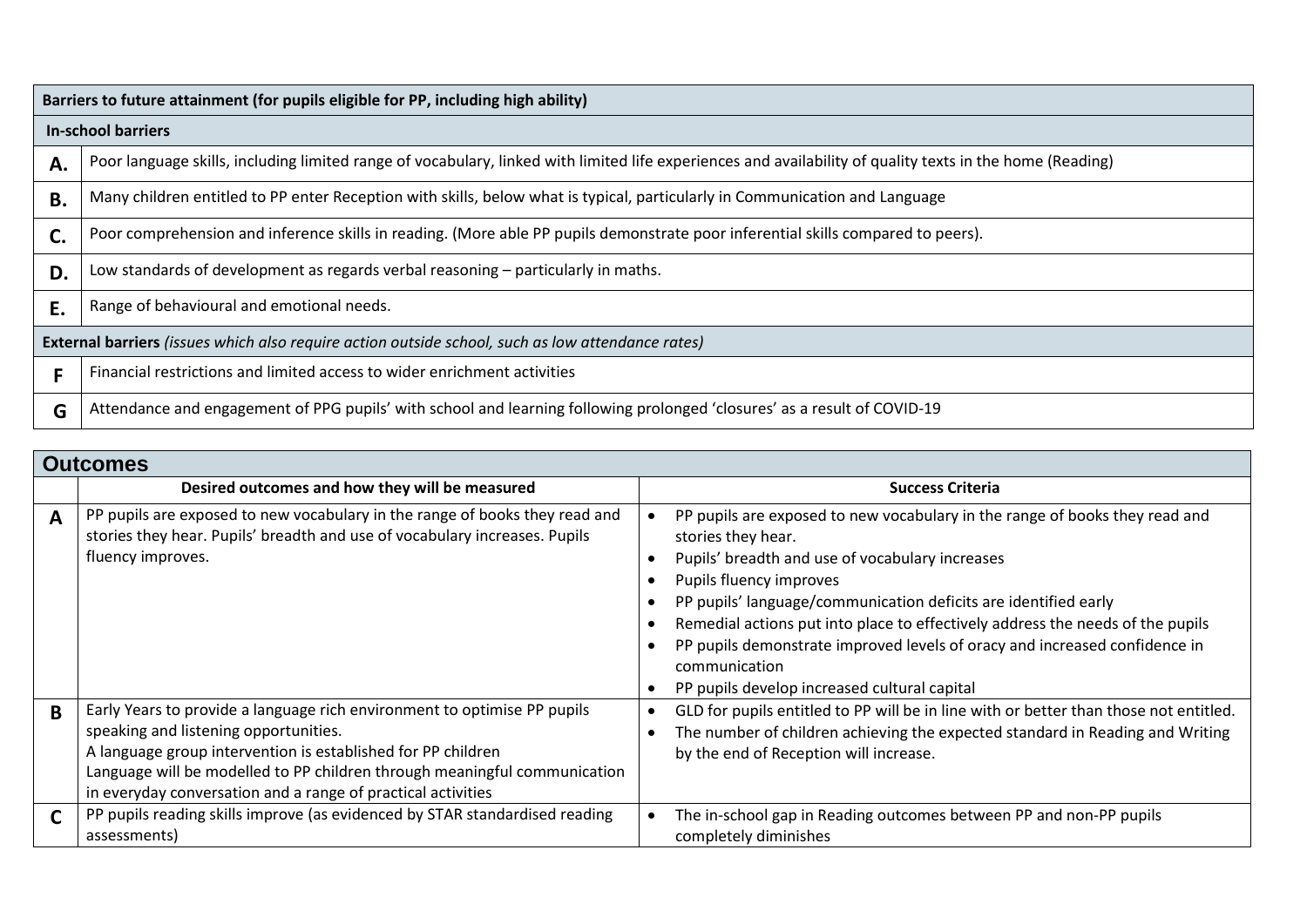|   |                                                                                                                                                                                                                                                                                                                                       | Pupils demonstrate improved comprehension skills especially in relation to more<br>challenging texts<br>More Able PP pupils achieving Greater Depth in Reading is in line with non PP<br>pupils in school.<br>PP pupils reading skills improve (as evidenced by reading records, assessments)<br>$\bullet$<br>PP pupils achieve challenging targets in Reading                                                                                                                                                                                          |
|---|---------------------------------------------------------------------------------------------------------------------------------------------------------------------------------------------------------------------------------------------------------------------------------------------------------------------------------------|---------------------------------------------------------------------------------------------------------------------------------------------------------------------------------------------------------------------------------------------------------------------------------------------------------------------------------------------------------------------------------------------------------------------------------------------------------------------------------------------------------------------------------------------------------|
| D | PP pupils' confidence and accuracy in interpreting and answering maths<br>reasoning questions improves (as evidenced in STAR standardised maths<br>assessments)                                                                                                                                                                       | Staff are confident and skilled in their maths mastery pedagogy to support all<br>learners.<br>PP pupils demonstrate improved verbal reasoning levels<br>PP pupils' confidence and accuracy in interpreting and answering maths<br>reasoning questions improves<br>The number of children achieving ELG in Number improves.<br>In school difference between PP and other children in school is diminished                                                                                                                                               |
| E | Pupils and families with identified social, emotional or health needs are well<br>supported by school staff so that the needs are removed or alleviated.                                                                                                                                                                              | The emotional needs of PP pupils are quickly identified and addressed by<br><b>Learning Mentors</b><br>Mentored PP pupils are able to sustain concentration in lessons<br>There are significantly fewer incidents of poor behaviour by PP pupils as<br>evidenced by CPOMS records.<br>Gaps in progress between PP and non PP pupils diminish significantly                                                                                                                                                                                              |
| F | Pupils have a breadth of experiences that enable them to contextualize their<br>learning.<br>Range of strategies used to improve quality of life and community<br>attitudes towards school ensure that all pupils eligible for pupil premium<br>attend school, wear uniform and have well-informed parents who engage<br>with school. | The Copthorne Curriculum will provide pupils with exciting and engaging learning<br>$\bullet$<br>experiences<br>Teachers and support staff will plan a wide range of visits / experiences to inspire<br>and enhance learning<br>100% of PP pupils access all school trips and visits planned for their class<br>Children will be exposed to a wide range of social, cultural, enrichment and<br>sporting experiences within (and outside) the school day<br>All PP pupils have access to full school uniform                                            |
| G | All disadvantaged pupils will at least meet national expectations for<br>attendance/persistent absence.<br>A recovery curriculum engages all disadvantaged pupils and enables them to<br>'catch up' following disruption to learning caused by COVID-19.                                                                              | Disadvantaged pupils will match or exceed national averages for non-<br>disadvantaged pupils (96+%).<br>Monitoring of attendance by Head teacher brings about and increase in PP<br>$\bullet$<br>pupils' attendance and a decrease in persistent absence<br>Positive pupil voice feedback on the school's curriculum offer<br>$\bullet$<br>Scrutiny of pupil outcomes demonstrate increased engagement and productivity<br>Gaps in progress between PP and non PP pupils diminish significantly<br>All disadvantaged pupils engage with remote learning |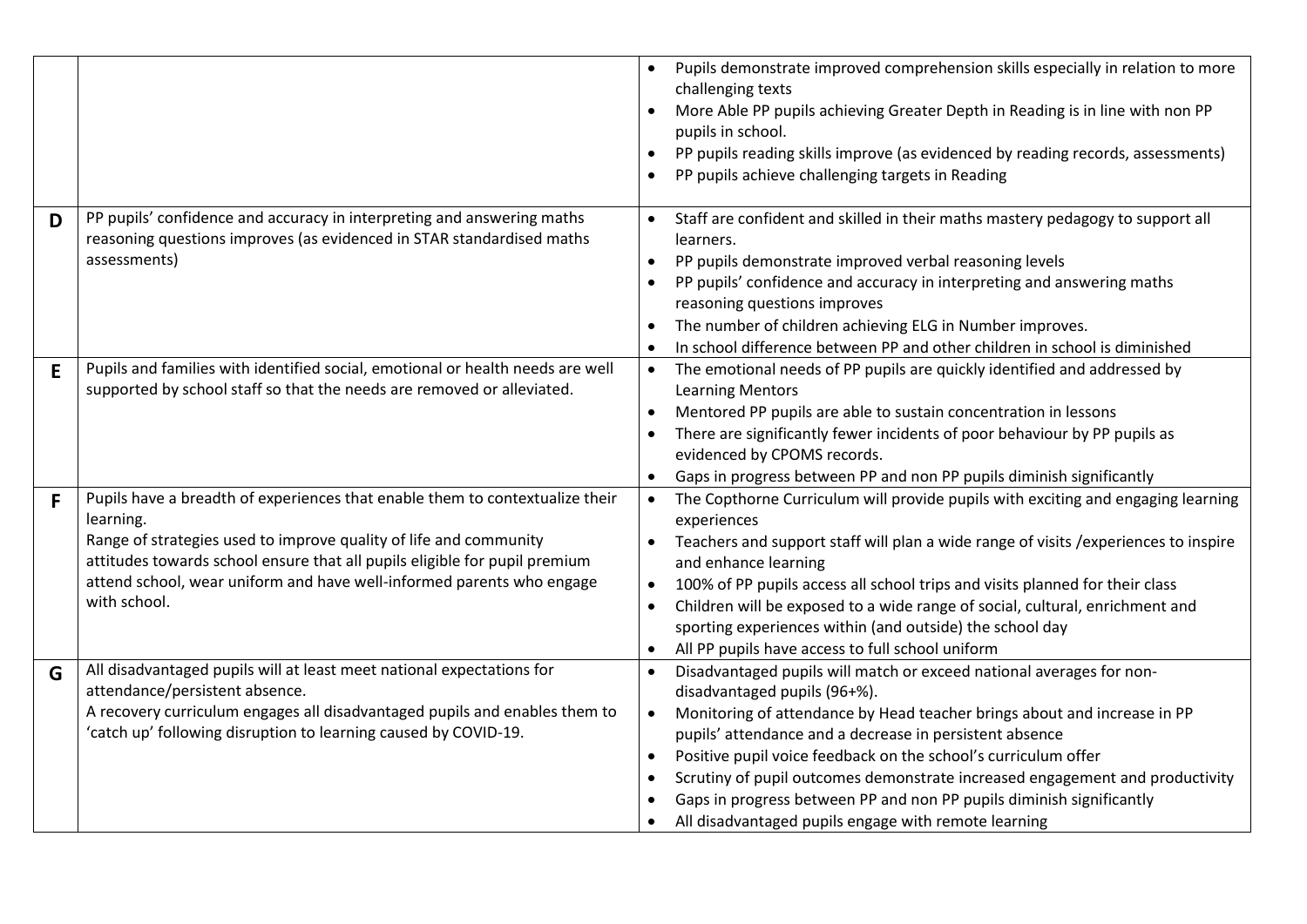|           | Planned actions, planned spending and desired outcomes                                                                                                                               |                                                                                                                                                                                                                                                                                                                                                                                                                                                                                              |                                                                                                                                                                                                                                                                                                                                                                                                                                                                                                                                                                                                                                                                                                                                                                                                                                                                                                                                                                         |                      |                                                                                                                                                                                                                                                                                                                                                                                                                                                                                             |  |
|-----------|--------------------------------------------------------------------------------------------------------------------------------------------------------------------------------------|----------------------------------------------------------------------------------------------------------------------------------------------------------------------------------------------------------------------------------------------------------------------------------------------------------------------------------------------------------------------------------------------------------------------------------------------------------------------------------------------|-------------------------------------------------------------------------------------------------------------------------------------------------------------------------------------------------------------------------------------------------------------------------------------------------------------------------------------------------------------------------------------------------------------------------------------------------------------------------------------------------------------------------------------------------------------------------------------------------------------------------------------------------------------------------------------------------------------------------------------------------------------------------------------------------------------------------------------------------------------------------------------------------------------------------------------------------------------------------|----------------------|---------------------------------------------------------------------------------------------------------------------------------------------------------------------------------------------------------------------------------------------------------------------------------------------------------------------------------------------------------------------------------------------------------------------------------------------------------------------------------------------|--|
|           | <b>Desired outcomes</b>                                                                                                                                                              | <b>Action</b>                                                                                                                                                                                                                                                                                                                                                                                                                                                                                | <b>Evidence and rational for this choice</b>                                                                                                                                                                                                                                                                                                                                                                                                                                                                                                                                                                                                                                                                                                                                                                                                                                                                                                                            | <b>Staff</b><br>Lead | Evaluation                                                                                                                                                                                                                                                                                                                                                                                                                                                                                  |  |
| Α.        | Pupils are exposed to new<br>vocabulary in the range of books<br>they read and stories they hear.<br>Pupils' breadth and use of<br>vocabulary increases. Pupils<br>fluency improves. | Continue to purchase effective<br>(i)<br>resources including books to<br>support quality first teaching in<br>the classroom, the delivery of<br>interventions and to support<br>home learning to close the gap<br>for disadvantaged pupil<br>(ii) Employ a Speech and<br>Language worker to target<br>disadvantaged pupils with<br>communication and language<br>deficits, working with these<br>children weekly in order to<br>improve language<br>development, communication<br>and oracy. | There is clear and consistent evidence about the<br>importance of vocabulary development. The<br>OFSTED Inspection handbook research highlights a<br>range of studies which suggests a vocabulary gap<br>between children from disadvantaged families and<br>their peers exists.<br>(e.g. Huttenlocher, 2010 and Gilkerson, 2018).<br>The research also suggests that 90% of vocabulary<br>is encountered in reading and not in everyday<br>speech. Vocabulary is particularly important to text<br>comprehension, as children's books tend to deploy<br>far less common vocabulary than is found in day-<br>to-day speech (Snow et al, 1998; Stanovich, 1993).<br>Increasing the range and types of texts available,<br>supports the development of cultural capital for<br>pupils.<br>Research for the OFSTED Framework highlights the<br>point that if pupils cannot read, they will not be<br>able to access the curriculum, and will be<br>disadvantaged for life. | SW/<br>CA            | A wider range of books have<br>been purchased to support<br>the curriculum, and<br>monitoring evidences that<br>children read regularly,<br>exposing them to new<br>vocabulary more frequently.<br>Raving Reader records show<br>that PP read regularly.<br>Monitoring and evaluation<br>strategies, SEN records and<br>pupil progress meetings<br>evidence that PP children<br>enjoy reading challenging text<br>with adventurous vocabulary<br>and use words in their spoken<br>language. |  |
|           |                                                                                                                                                                                      |                                                                                                                                                                                                                                                                                                                                                                                                                                                                                              |                                                                                                                                                                                                                                                                                                                                                                                                                                                                                                                                                                                                                                                                                                                                                                                                                                                                                                                                                                         |                      | Total:£6,482.00                                                                                                                                                                                                                                                                                                                                                                                                                                                                             |  |
| <b>B.</b> | Early Years to provide a<br>language rich environment to<br>optimise children's speaking<br>and listening opportunities.<br>Language will be modelled                                | Weekly language support<br>(i)<br>group for PP children in EY<br>delivered by support staff                                                                                                                                                                                                                                                                                                                                                                                                  | EEF - Improving Literacy in KS1 Develop pupils'<br>speaking and listening skills and wider<br>understanding of language - activities which extend<br>pupils' spoken and receptive vocabulary                                                                                                                                                                                                                                                                                                                                                                                                                                                                                                                                                                                                                                                                                                                                                                            |                      | Monitoring and evaluation<br>strategies evidence that<br>opportunities for sustained -<br>shared thinking increased and<br>staff questioning is used                                                                                                                                                                                                                                                                                                                                        |  |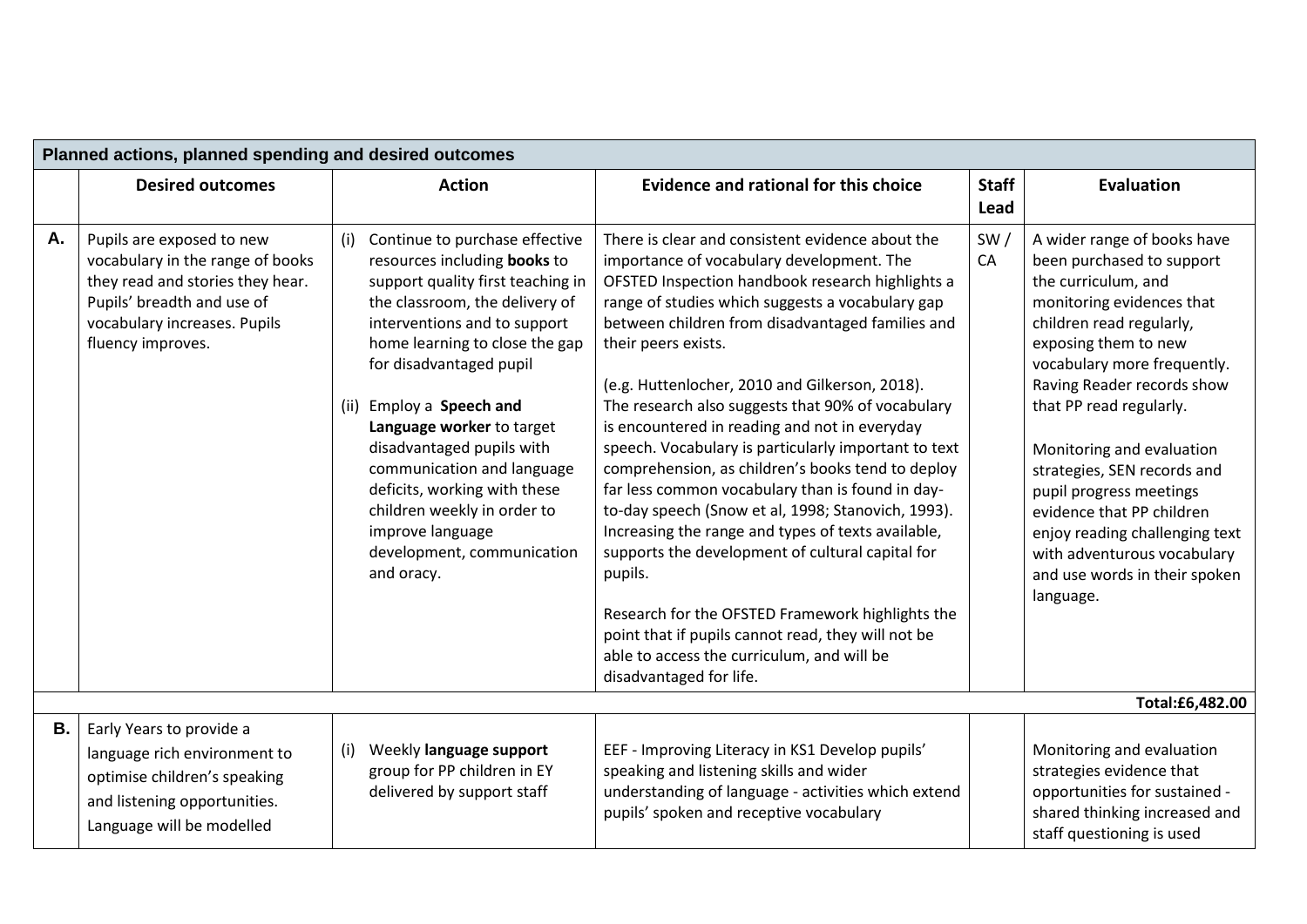|             | through meaningful<br>communication in everyday<br>conversation and a range of<br>practical activities | (ii) CPD to ensure that Early Years<br>provide a language rich<br>environment and language is<br>modelled through meaningful<br>communication in everyday<br>conversation as well as a range<br>of practical activities.<br>(iii) Phonics intervention delivered<br>by a member of teaching staff<br>and support staff to support<br>catch up programme of missed<br>learning to identified pupils                            | EEF - Improving CLL in Early Years 4 Prioritise the<br>development of communication and language<br>Research for the OFSTED Inspection framework<br>describes a systematic synthetic approach to<br>phonics as being a particularly effective way to<br>teach early reading.<br>EEF's research including the Scarborough Reading<br>Rope evidences the importance of phonics in<br>developing early reading.                                                                                                                                                                                                                                                                                                                 | effectively to assess learning<br>and to promote retention and<br>long-term memory. PP<br>children accessing language<br>support acquire a wide<br>vocabulary and are able to<br>communicate more<br>effectively.<br>Phonics interventions resulted<br>in accelerated progress,<br>addressing gaps in learning for<br>identified PP children. 60% of<br>FSM achieved the expected<br>standard of the speaking ELG<br>compared to 57% of whole<br>cohort. |
|-------------|--------------------------------------------------------------------------------------------------------|-------------------------------------------------------------------------------------------------------------------------------------------------------------------------------------------------------------------------------------------------------------------------------------------------------------------------------------------------------------------------------------------------------------------------------|------------------------------------------------------------------------------------------------------------------------------------------------------------------------------------------------------------------------------------------------------------------------------------------------------------------------------------------------------------------------------------------------------------------------------------------------------------------------------------------------------------------------------------------------------------------------------------------------------------------------------------------------------------------------------------------------------------------------------|----------------------------------------------------------------------------------------------------------------------------------------------------------------------------------------------------------------------------------------------------------------------------------------------------------------------------------------------------------------------------------------------------------------------------------------------------------|
|             |                                                                                                        |                                                                                                                                                                                                                                                                                                                                                                                                                               |                                                                                                                                                                                                                                                                                                                                                                                                                                                                                                                                                                                                                                                                                                                              | Total: £3,529.00                                                                                                                                                                                                                                                                                                                                                                                                                                         |
| $\mathbf C$ | PP pupils' reading skills improve<br>(as evidenced by STAR<br>standardised reading<br>assessments)     | <b>Accelerated Reader purchased</b><br>(i)<br>for children In Year 2 - Year 6.<br>Quizzes to be used monitor<br>comprehension and develop<br>reading skills.<br>(ii) Staff CPD on Accelerated<br><b>Reader and MYON to enable</b><br>staff to allocate digital books<br>to children and match children<br>with appropriate books<br>(iii) Star Reading Assessment<br>purchased for all children in<br>Year $2 - 6$ to provide | The Education Endowment emphasises the fact<br>that the quality of teaching is an important driver<br>of pupil attainment and a range of other outcomes.<br>Therefore, maximising the quality of teaching<br>through the effective development and<br>deployment of teachers and teaching assistants is<br>of high priority at Copthorne.<br>Small group work and one to one tuition are<br>outlined by the NfER, Ofsted and the Sutton Trust<br>as being strategies to use. We took note that no<br>specific package, intervention or scheme was<br>mentioned. Our ethos is to ensure our teaching is<br>tailored to the children and so we will look at<br>specific targeted interventions rather than any one<br>product. | Accelerated reader provides<br>teachers with valuable<br>standardised assessment<br>information for reading, which<br>is used to identify gaps in<br>learning and to plan next steps<br>for learning.<br>Monitoring and evaluation<br>strategies evidence that<br>reading books are well<br>matched to children's reading<br>ability and PP children have<br>access to a wide variety of<br>texts.                                                       |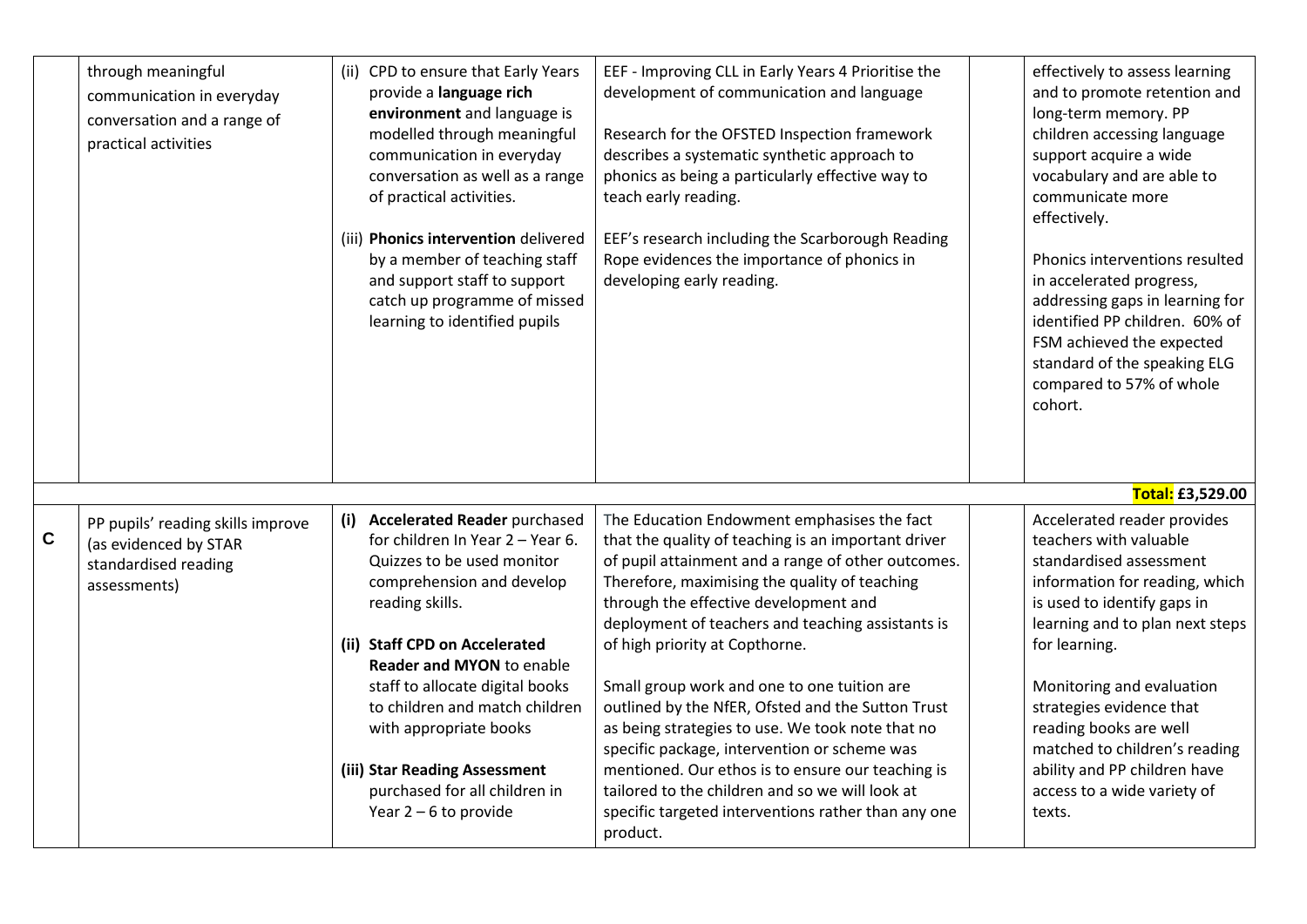| standardised reading<br>assessment scores                                                                                                                                                                              |
|------------------------------------------------------------------------------------------------------------------------------------------------------------------------------------------------------------------------|
| (iv) Provide designated, highly<br>qualified and skilled teachers<br>(X 1 in both KS1 and KS2) to<br>teach English and Maths to<br>identified vulnerable groups<br>(mainly PP pupils) in Year 2,<br>Year 5 and Year 6. |
| (v) Skilled SENDCo/KS2 teacher to<br>work with Pupil Premium<br>children in KS2 daily to improve<br>literacy skills with a particular<br>focus on comprehension and<br>inference                                       |
| (vi) A Nursery Nurse to work with<br>disadvantaged children in Year<br>$1/2$ – small group<br>interventions for reading                                                                                                |
| (vii) 1 to 1 reading for our<br>vulnerable/disadvantaged<br>pupils to take place for 30<br>minutes daily with skilled<br>adults                                                                                        |
| (viii)<br><b>Raving Readers: All</b><br>Support Staff work in<br>classrooms from 8.30 am to<br>support children with reading                                                                                           |
| (ix) Racing Readers: Weekly after<br>school guided reading                                                                                                                                                             |

AHTs were assigned to work with small focussed groups in Year 2, 5 & 6. Monitoring and evaluation, including evidence scrutiny, pupil voice and assessment information demonstrated that PP made good progress.

Support will recommence during the 202 1 -21 academic year .

Although the Year 1 phonics screening was cancelled in 2021 -22, targeted PP children benefitted from additional one to one phonics interventions and made accelerated progress in their ability to decode fluently. 7/8 PP children passed the internal phonics screening check in Summer 2.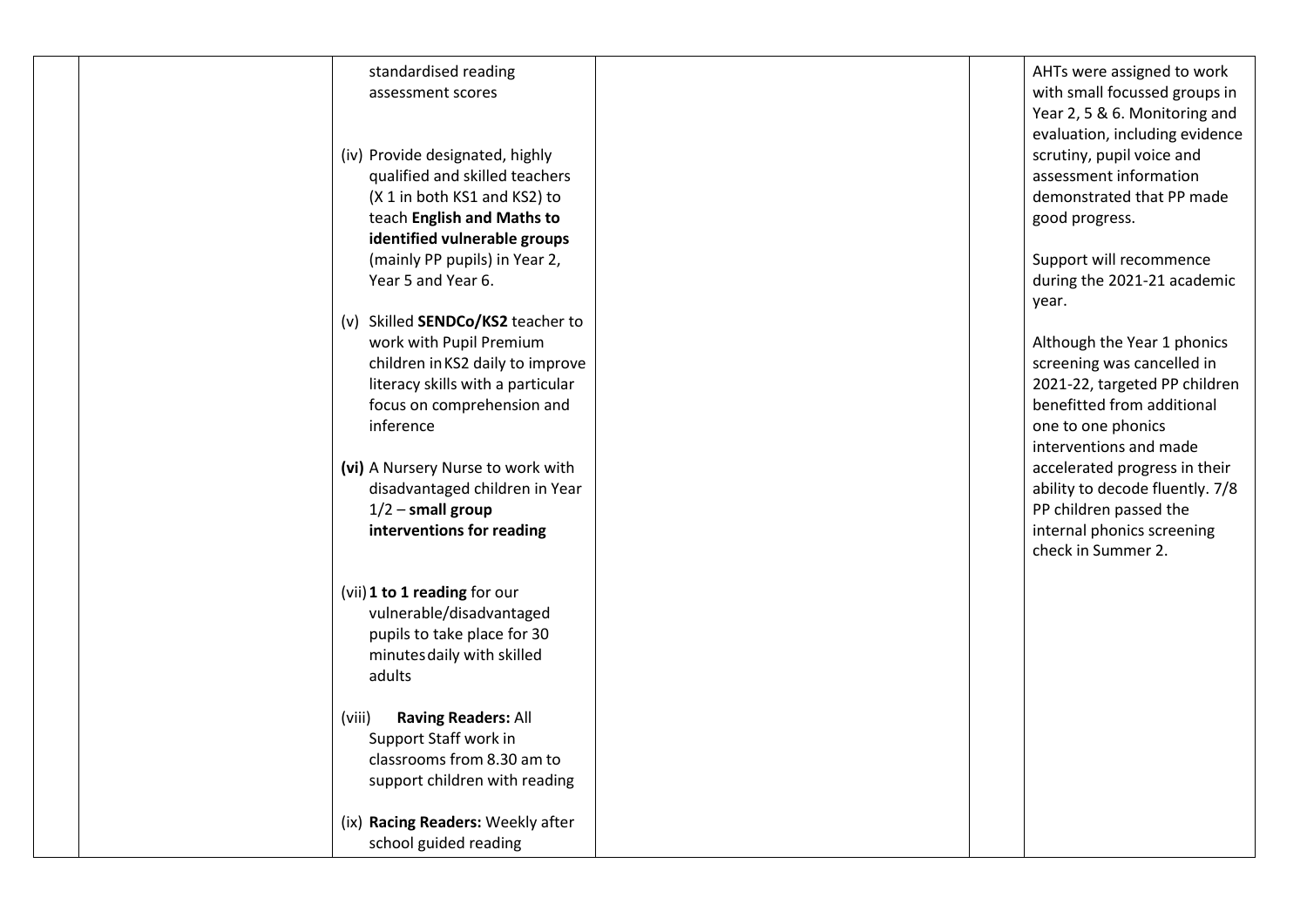|    |                                                                                                                                                                          | provision in each year group -<br>includes targeted more able,<br>disadvantaged pupils                                                                                                                                                                                                                                                                      |                                                                                                                                                                                                                                                                                                                                                                                                                                                                                                            |                                                                                                                                                                                                                                                                                                                                                                                                                                                      |
|----|--------------------------------------------------------------------------------------------------------------------------------------------------------------------------|-------------------------------------------------------------------------------------------------------------------------------------------------------------------------------------------------------------------------------------------------------------------------------------------------------------------------------------------------------------|------------------------------------------------------------------------------------------------------------------------------------------------------------------------------------------------------------------------------------------------------------------------------------------------------------------------------------------------------------------------------------------------------------------------------------------------------------------------------------------------------------|------------------------------------------------------------------------------------------------------------------------------------------------------------------------------------------------------------------------------------------------------------------------------------------------------------------------------------------------------------------------------------------------------------------------------------------------------|
|    |                                                                                                                                                                          |                                                                                                                                                                                                                                                                                                                                                             |                                                                                                                                                                                                                                                                                                                                                                                                                                                                                                            | <b>Total: £76,549</b>                                                                                                                                                                                                                                                                                                                                                                                                                                |
| D. | PP pupils' confidence and<br>accuracy in interpreting and<br>answering maths reasoning<br>questions improves (as evidenced<br>in STAR standardised maths<br>assessments) | <b>Purchase Star Maths</b><br>(i)<br><b>Assessments</b><br>(ii)<br><b>Mathletics (Targeted Maths</b><br>Support which includes our<br>disadvantaged pupils): daily<br>before school (30 mins per<br>pupil).<br>(iii) Deploy a specialist maths<br>teacher to work with more<br>able PP pupils to develop<br>and embed reasoning skills<br>in Years 5 and 6. | EEF recommends that 'Professional development<br>should be used to raise the quality of practitioner's<br>knowledge of mathematics, of children's<br>mathematical development and of effective<br>mathematical pedagogy.'<br>We know that Mathletics is highly effective in<br>developing and supporting our pupils' fluency and<br>maths reasoning.<br>Focused quality first teaching for our MA PP pupils<br>consistently allows us to quickly and effectively<br>identify and address gaps in learning. | Star Maths assessment were<br>used effectively to identify<br>gaps in learning and PP<br>children who would benefit<br>from targeted support.<br>Mathletics groups were well<br>attended and PP pupils'<br>confidence and accuracy in<br>interpreting and answering<br>maths questions improved<br>over time.                                                                                                                                        |
|    |                                                                                                                                                                          |                                                                                                                                                                                                                                                                                                                                                             |                                                                                                                                                                                                                                                                                                                                                                                                                                                                                                            | <b>Total £8,559</b>                                                                                                                                                                                                                                                                                                                                                                                                                                  |
| Ε. | Pupils and families with identified<br>social, emotional or health needs<br>are well supported by school staff<br>so that the needs are removed or<br>alleviated.        | (i)<br>Deploy 3 Learning Mentors to<br>support our PP including<br>Looked After children with<br>behavioural and emotional<br>difficulties, working with them<br>to overcome barriers to<br>learning.                                                                                                                                                       | 'On average, Social and Emotional Learning<br>interventions have an identifiable and significant<br>impact on attitudes to learning, social<br>relationships in school, and attainment itself.'<br>(Teaching and Learning toolkit)                                                                                                                                                                                                                                                                         | The learning mentors worked<br>closely with vulnerable<br>children both in person and<br>remotely. Ongoing<br>monitoring, including pupil<br>voice demonstrated the<br>positive impact this had on<br>their wellbeing. Improvements<br>in behaviour, attainment and<br>attendance were also<br>recognised as a result of<br>support provided. Whilst<br>school closures make direct<br>comparisons to other times<br>more difficult, staff and pupil |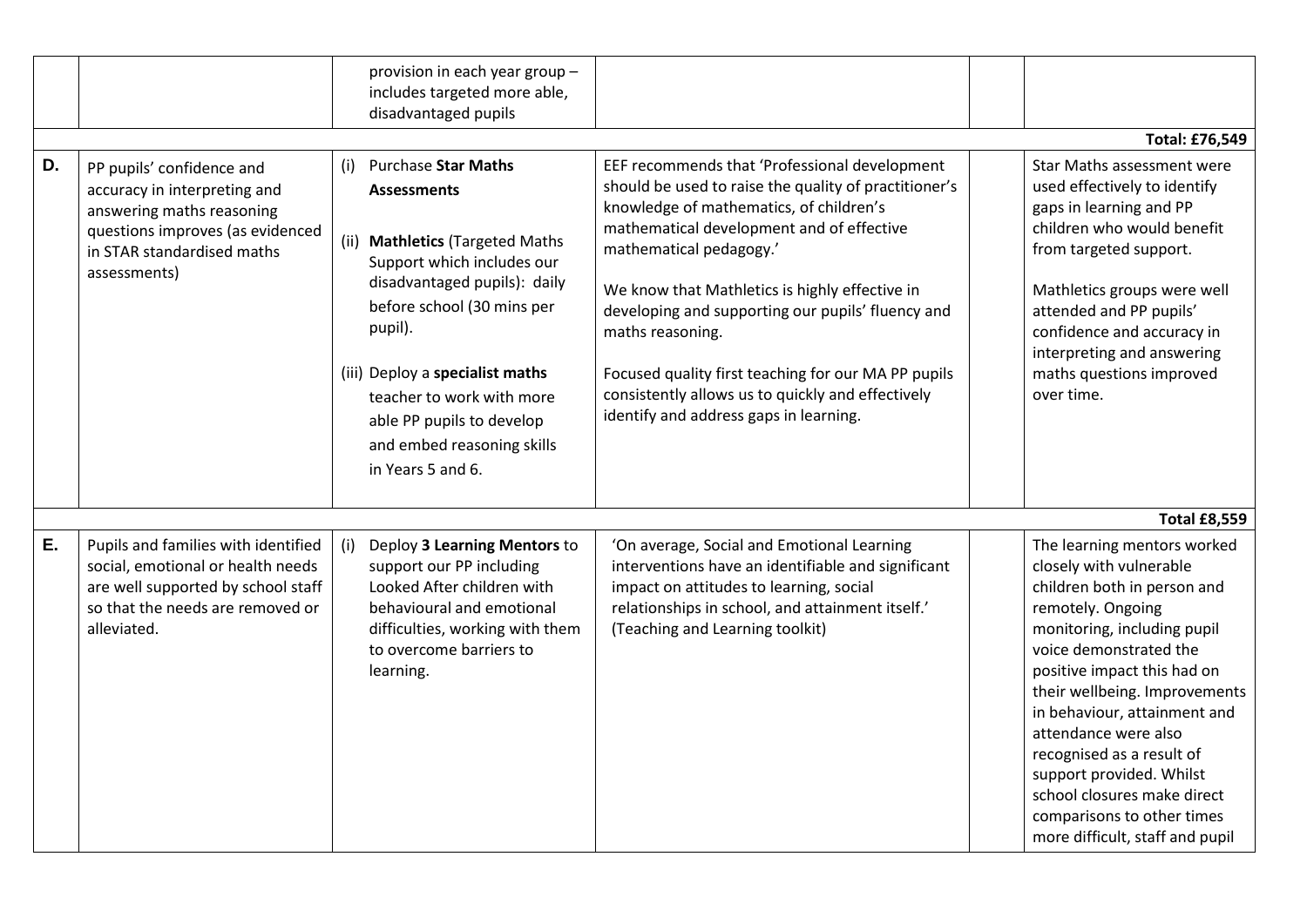|   |                                                                                                                                                                                                                                                                                                                                                                |                                                                                                                                                                                                                                                                                                                                                                                                                                                                                                                                                                                                                                                                                           |                                                                                                                                                                                                                                                                                                                                                                                                                                                                                                                                                                                                                                                                                                                                                                                                                                                                                                                                                                                                                                                                                                                                                                                 | feedback evidence that<br>learning mentor support has<br>positively impacted on PP<br>children's engagement in<br>learning.                                                                                                                                                                                                                                                                                                                                                                                                                                                                                                                                                                                                                                                                                                                   |
|---|----------------------------------------------------------------------------------------------------------------------------------------------------------------------------------------------------------------------------------------------------------------------------------------------------------------------------------------------------------------|-------------------------------------------------------------------------------------------------------------------------------------------------------------------------------------------------------------------------------------------------------------------------------------------------------------------------------------------------------------------------------------------------------------------------------------------------------------------------------------------------------------------------------------------------------------------------------------------------------------------------------------------------------------------------------------------|---------------------------------------------------------------------------------------------------------------------------------------------------------------------------------------------------------------------------------------------------------------------------------------------------------------------------------------------------------------------------------------------------------------------------------------------------------------------------------------------------------------------------------------------------------------------------------------------------------------------------------------------------------------------------------------------------------------------------------------------------------------------------------------------------------------------------------------------------------------------------------------------------------------------------------------------------------------------------------------------------------------------------------------------------------------------------------------------------------------------------------------------------------------------------------|-----------------------------------------------------------------------------------------------------------------------------------------------------------------------------------------------------------------------------------------------------------------------------------------------------------------------------------------------------------------------------------------------------------------------------------------------------------------------------------------------------------------------------------------------------------------------------------------------------------------------------------------------------------------------------------------------------------------------------------------------------------------------------------------------------------------------------------------------|
|   |                                                                                                                                                                                                                                                                                                                                                                |                                                                                                                                                                                                                                                                                                                                                                                                                                                                                                                                                                                                                                                                                           |                                                                                                                                                                                                                                                                                                                                                                                                                                                                                                                                                                                                                                                                                                                                                                                                                                                                                                                                                                                                                                                                                                                                                                                 | <b>Total: £20,467</b>                                                                                                                                                                                                                                                                                                                                                                                                                                                                                                                                                                                                                                                                                                                                                                                                                         |
| F | Pupils have a breadth of<br>experiences that enable them to<br>contextualize their learning.<br>A range of strategies are used to<br>improve the quality of life and<br>community attitudes towards<br>school ensure that all pupils<br>eligible for pupil premium<br>attend school, wear uniform and<br>have well-informed parents who<br>engage with school. | Provide increased<br>(i)<br>opportunities for PP pupils'<br>experiential learning by<br>subsidising educational<br>trips, visits and<br>residentials.<br>(ii) Provide PP children and<br>those whose families are in<br>crisis and need support,<br>with access to our After<br><b>School clubs without</b><br>charge.<br>(iii) Breakfast Club: provide a<br>free breakfast to all our<br>children in receipt of Pupil<br>Premium in order to<br>ensure good health and to<br>support pupils'<br>concentration levels.<br>(iv) School Uniform: provide<br>our PP children with two<br>school jumpers each year<br>in order to ensure pupils<br>are warm and have a sense<br>of belonging. | Research suggests after-school clubs and sports<br>can improve the academic performance and<br>social skills of disadvantaged primary school<br>pupils.<br>Studies funded by the Nuffield Foundation, found<br>taking part in activities after the formal school<br>day can play a role in closing the attainment gap<br>between children from economically<br>disadvantaged backgrounds and those with more<br>family resources.<br>There is significant research into the importance of<br>a healthy breakfast in relation to cognitive<br>development. We need to ensure all of our<br>children start the day with a good breakfast to<br>ensure maximum development.<br>Whilst uniform costs are not considered high<br>impact by the Sutton trust, there is research that<br>suggests wearing uniform has a significant impact<br>on behaviour, attitude and self-esteem. These<br>things contribute to a child's Social and emotional<br>learning which does have an impact on their<br>attainment and progress.<br>We know that Parental involvement is mentioned<br>by the Sutton Trust as having a moderate impact<br>on attainment. We feel it can have a significant | Trip and visits were put on<br>hold in the Autumn and Spring<br>term. In the Summer Term<br>school trips, apart from<br>residentials resumed. PP were<br>able to experience a range of<br>activities to support their<br>learning and provide essential<br>learning opportunities that<br>they would not otherwise<br>have e.g. day visits to outdoor<br>activity centres (Buckden<br>House) and trips to Yorkshire<br>Wildlife Park. Monitoring<br>evidence, including pupil<br>voice, demonstrated the<br>positive impact that the<br>experiences had on their<br>learning.<br>Monitoring evidences that pp<br>pupils throughout school are<br>able to concentrate and<br>engage well in lessons.<br>Pupil voice and Breakfast Club<br>records show that PP children<br>regularly eat breakfast and<br>have a positive start to the<br>day. |